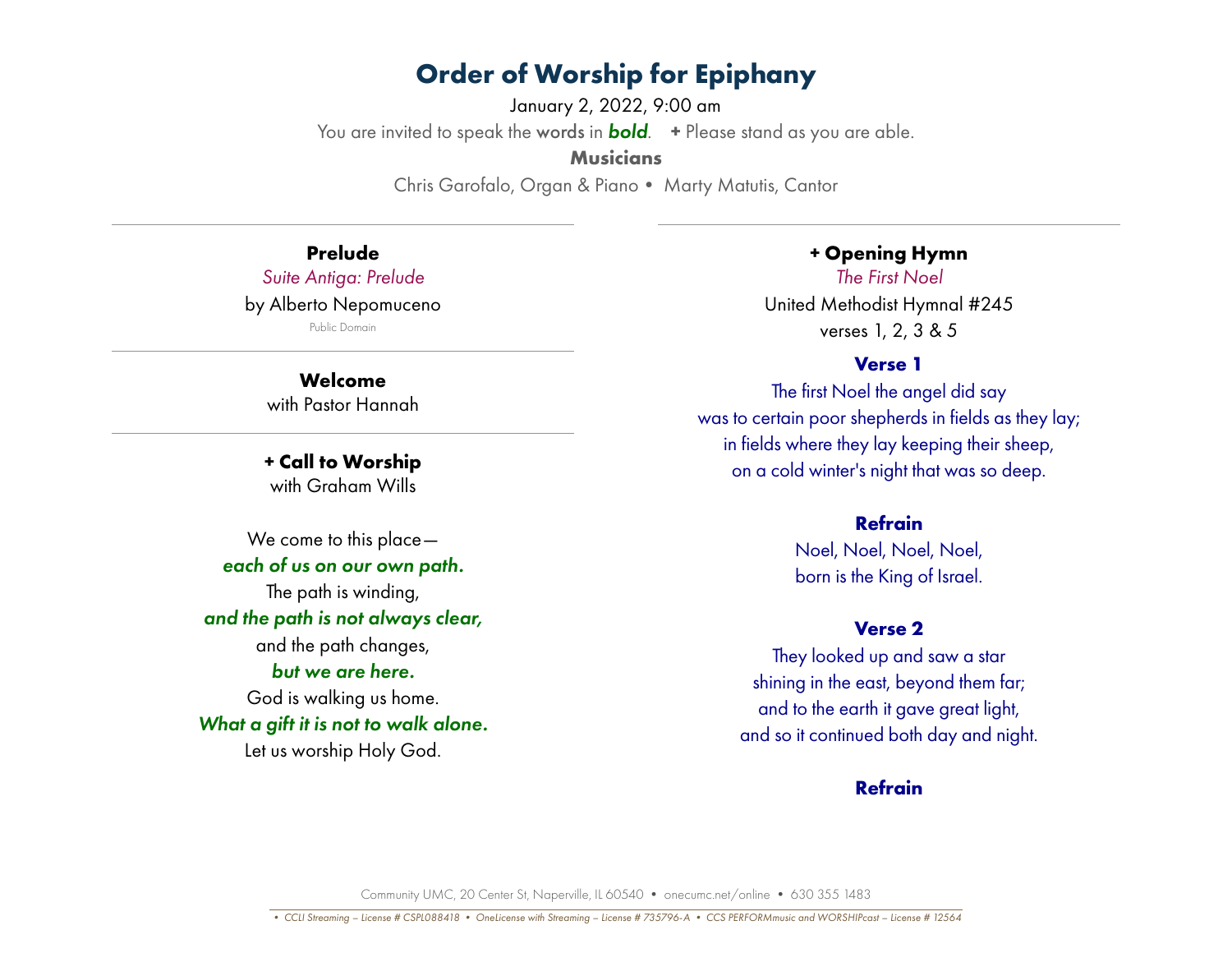January 2, 2022, 9:00 am

#### **Verse 3**

And by the light of that same star three Wise Men came from country far; to seek for a king was their intent, and to follow the star wherever it went.

#### **Refrain**

#### **Verse 5**

Then entered in those Wise Men three, full reverently upon the knee, and offered there, in his presence, gold and myrrh and frankincense.

#### **Refrain**

### **Call to Confession**

with Pastor Hannah

#### **Prayer of Confession**

*God of changed plans, the Magi heard in a dream that they were to take a new way home—a different path, an untraveled road. And to our amazement, they did just that. The Magi packed their bags and went home by another way. We wish that change could be easy for us, but more often than not, when whispers of change come, we tend to clench our fists*  *and hold on tighter. Forgive us for resisting change that might be holy. Forgive us for ignoring that there is more than one road home. Forgive us for failing to hear your invitation. Guide our steps to unfamiliar places. Gratefully we pray. Amen.*

## **Words of Forgiveness**

with Pastor Hannah

#### **Song**

*Where Children Belong* The Faith We Sing #2233 ©1999 Abingdon Press, administered by The Copyright Co

This, this is where children belong, welcomed as part of the worshiping throng. Water, God's Word, bread and cup, prayer, and song: this is where children belong.

#### **Time for Young Disciples**

with Beth Hagemeyer

#### **Scripture**

with Sue Frankson *Matthew 2:1-12*

<sup>1</sup> In the time of King Herod, after Jesus was born in Bethlehem of Judea, wise men from the East came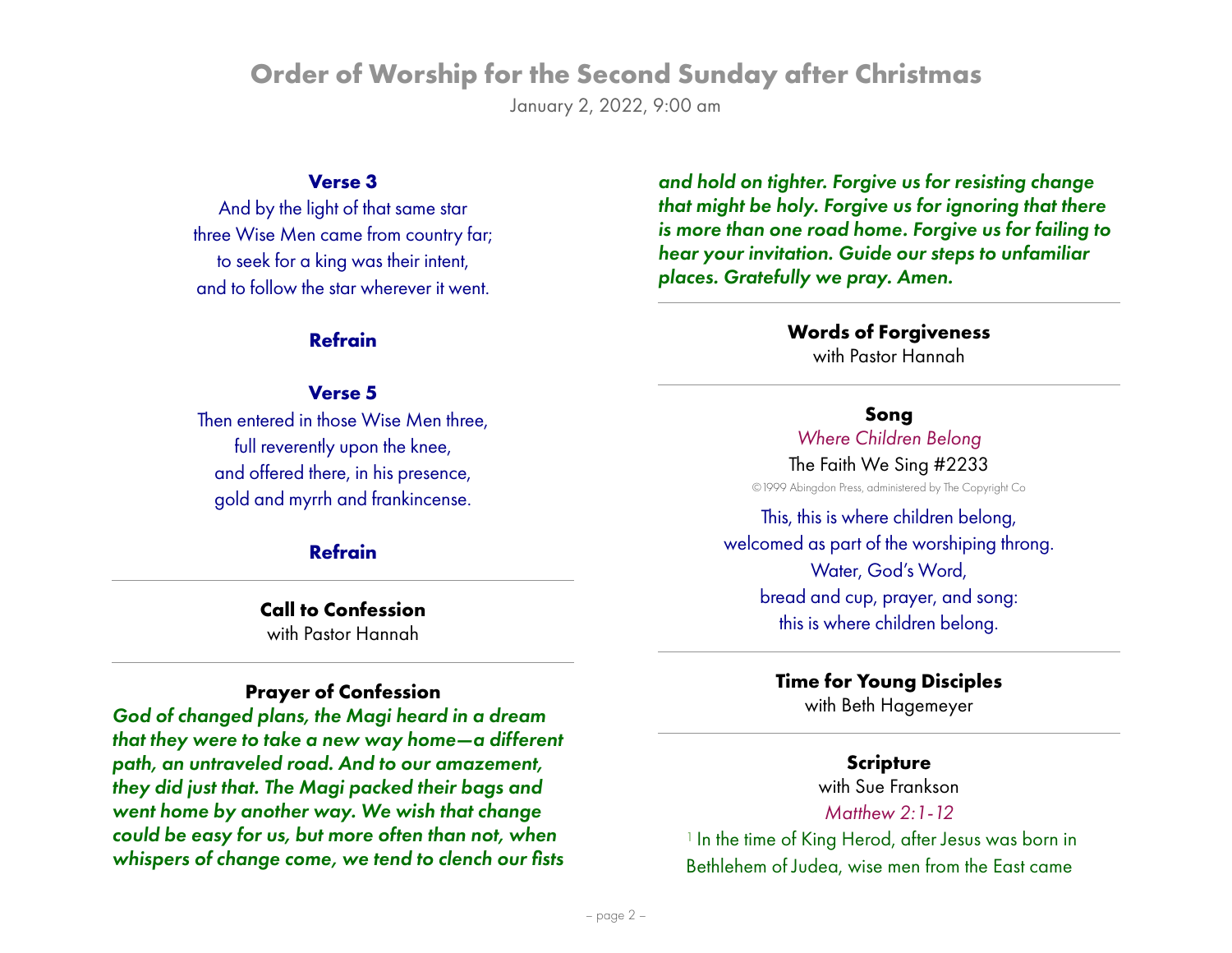January 2, 2022, 9:00 am

to Jerusalem, 2 asking, "Where is the child who has been born king of the Jews? For we observed his star at its rising, and have come to pay him homage." 3 When King Herod heard this, he was frightened, and all Jerusalem with him; 4 and calling together all the chief priests and scribes of the people, he inquired of them where the Messiah was to be born.<sup>5</sup> They told him, "In Bethlehem of Judea; for so it has been written by the prophet:

6 'And you, Bethlehem, in the land of Judah, are by no means least among the rulers of Judah; for from you shall come a ruler who is to shepherd my people Israel.'"

 $7$  Then Herod secretly called for the wise men and learned from them the exact time when the star had appeared. 8 Then he sent them to Bethlehem, saying, "Go and search diligently for the child; and when you have found him, bring me word so that I may also go and pay him homage." 9 When they had heard the king, they set out; and there, ahead of them, went the star that they had seen at its rising, until it stopped over the place where the child was.  $10$  When they saw that the star had stopped, they were overwhelmed with joy. <sup>11</sup> On entering the

house, they saw the child with Mary his mother; and they knelt down and paid him homage. Then, opening their treasure chests, they offered him gifts of gold, frankincense, and myrrh. 12 And having been warned in a dream not to return to Herod, they left for their own country by another road.

## **Sermon**

*Home By Another Way* with Graham Wills

**A Covenant Prayer in the Wesleyan Tradition** United Methodist Hymnal #607 *I am no longer my own, but thine. Put me to what thou wilt, rank me with whom thou wilt.Put me to doing, put me to suffering. Let me be employed by thee or laid aside for thee, Exalted for thee or brought low for thee. Let me be full, let me be empty. Let me have all things, let me have nothing. I freely and heartily yield all things to thy pleasure and disposal. And now, O Glorious and blessed God,Father, Son, and Holy Spirit, Thou art mine, and I am thine. So be it. And the covenant which I have made on earth, Let it be ratified in heaven. Amen.*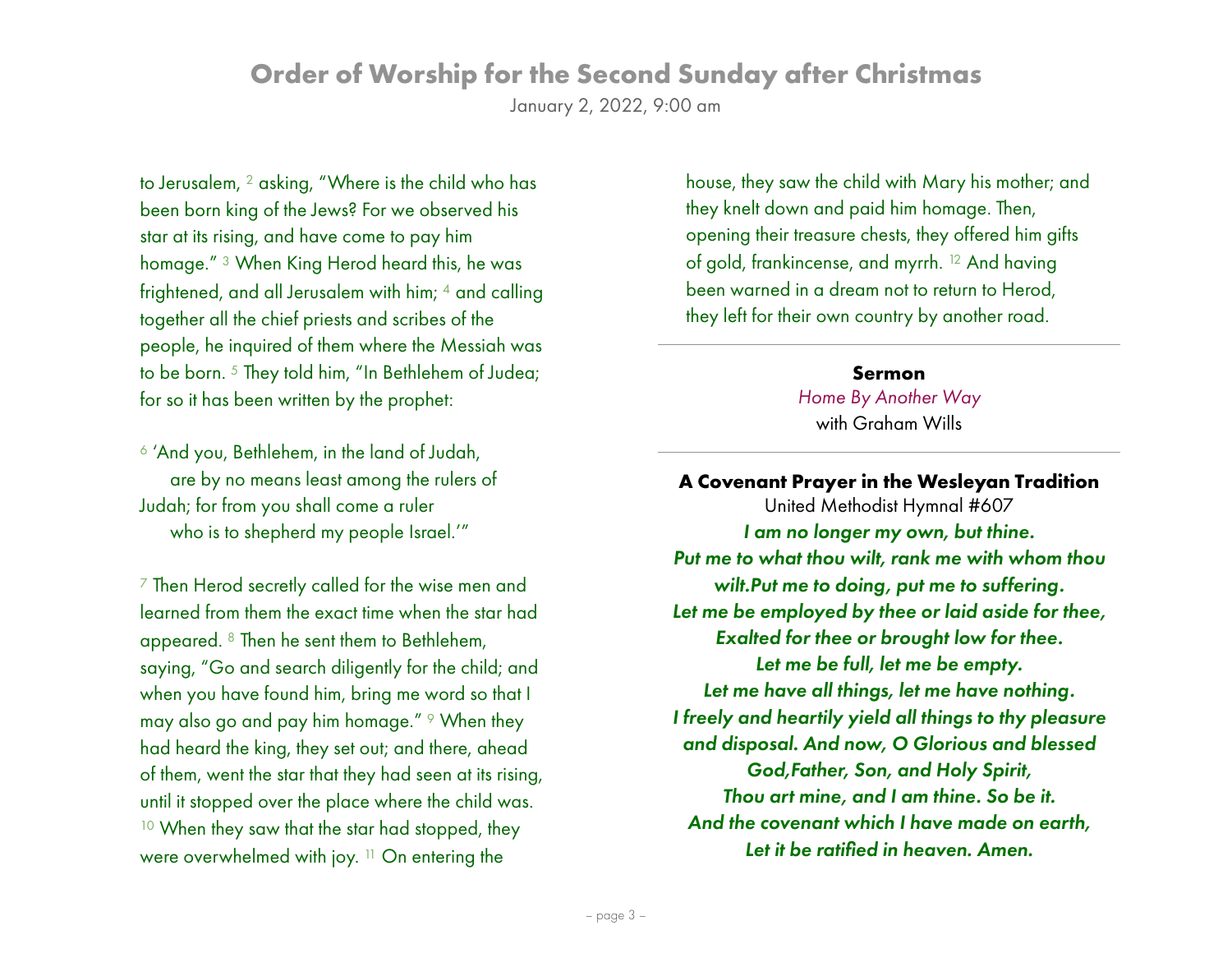January 2, 2022, 9:00 am

### **Hymn of Response**

*We Three Kings* United Methodist Hymnal #254 verses 1, 2, & 5

#### **Verse 1**

We three kings of Orient are; bearing gifts we traverse afar, field and fountain, moor and mountain, following yonder star.

#### **Refrain**

O star of wonder, star of light, star with royal beauty bright, westward leading, still proceeding, guide us to thy perfect light.

#### **Verse 2**

Born a King on Bethlehem's plain, gold I bring to crown him again, King forever, ceasing never, over us all to reign.

### **Refrain**

**Verse 5** Glorious now behold him arise;

King and God and sacrifice: Alleluia, Alleluia, sounds through the earth and skies.

## **Refrain**

# **Prayers of the People**

with Pastor Hannah

## **Lord's Prayer**

with Pastor Hannah

Our Father, who art in heaven, hallowed be thy name. Thy kingdom come, thy will be done on earth as it is in heaven. Give us this day our daily bread, and forgive us our sins, as we forgive those who sin against us. And lead us not into temptation, but deliver us from evil. For thine is the kingdom and the power and the glory forever. Amen.

> **Holy Communion** with Pastor Hannah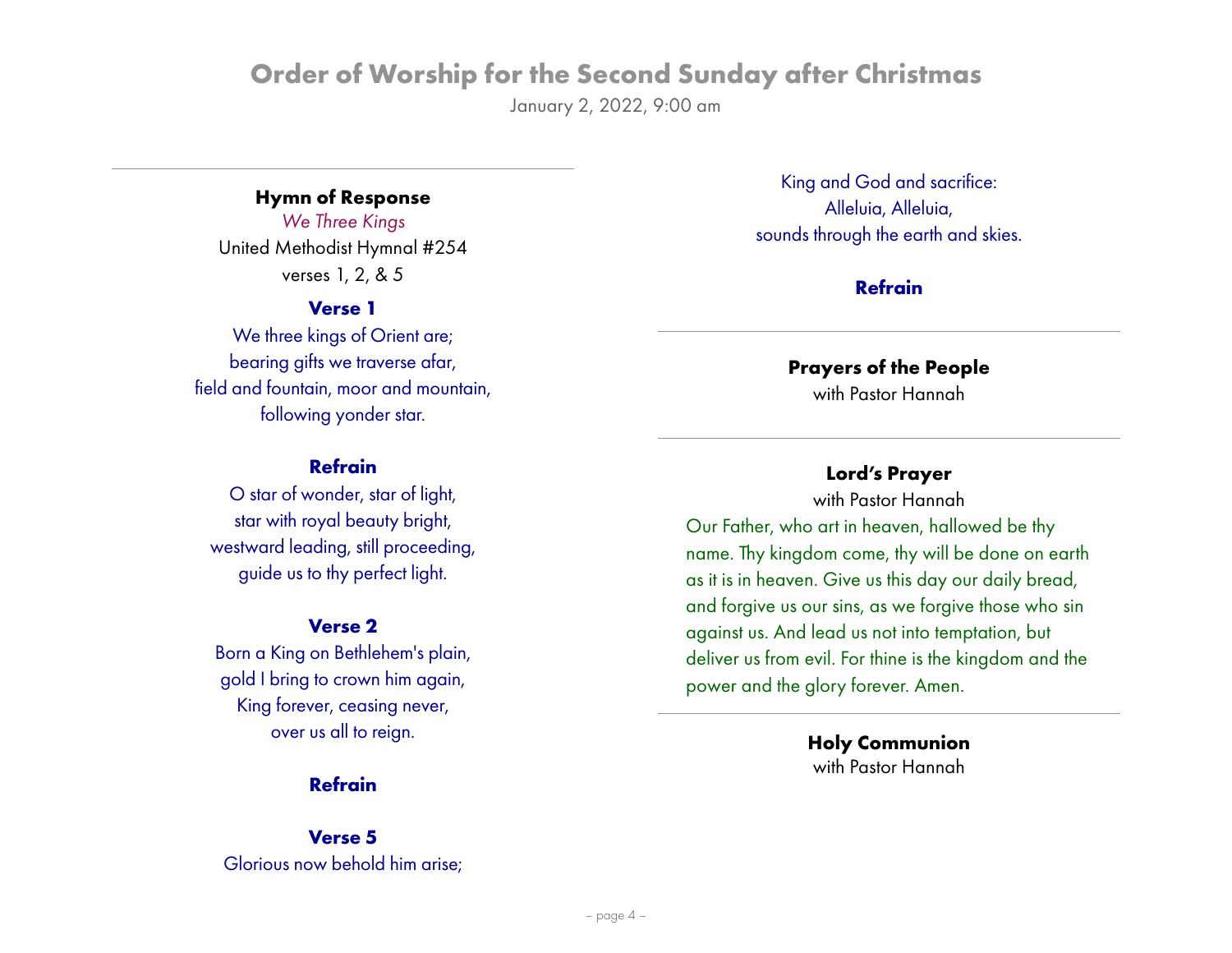January 2, 2022, 9:00 am

## **Communion Music**

*Suite Antiga: Air* by Alberto Nepomuceno Public Domain

#### **Offering Invitation**

with Graham Wills

### **Offertory**

*Christmas Time Is Here*

by Vince Guaraldi © 1966 Lee Mendelsson Film Productions, Inc

# **+ Doxology** *Praise God, from Whom All Blessings Flow*

United Methodist Hymnal #94 Adaptation ©1989 The United Methodist Publishing House

Praise God, from whom all blessings flow; praise God, all creatures here below: Alleluia! Alleluia! Praise God, the source of all our gifts! Praise Jesus Christ, whose power uplifts! Praise the Spirit, Holy Spirit! Alleluia! Alleluia! Alleluia!

**Announcements**

with Pastor Hannah

### **+ Hymn of Sending Forth**

*There's a Song in the Air* United Methodist Hymnal #249 verses 1 & 4

#### **Verse 1**

There's a song in the air! There's a star in the sky! There's a mother's deep prayer and a baby's low cry! And the star rains its fire while the beautiful sing, for the manger of Bethlehem cradles a King!

#### **Verse 4**

We rejoice in the light, and we echo the song that comes down through the night from the heavenly throng. Ay! we shout to the lovely evangel they bring, and we greet in his cradle our Savior and King!